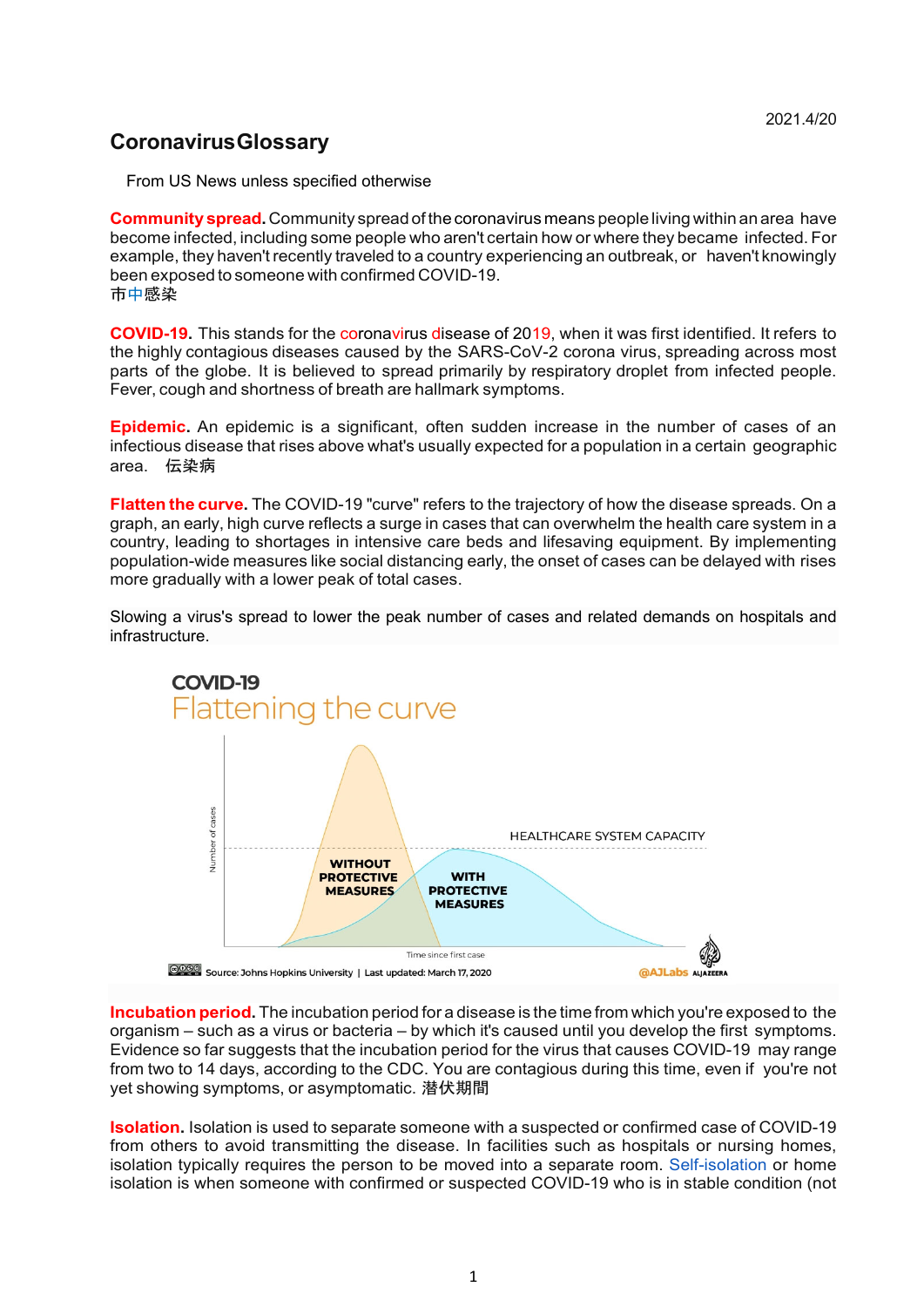requiring hospital care) stays at home, ideally in a separate bedroom. 隔離

**Novel coronavirus.** Scientists use the word "novel" to distinguish the new form of coronavirus (SARS-CoV-2) currently making people sick from previous types of coronaviruses (such as SARS and MERS). Because it is a novel virus that no one has previously been exposed to, that means no one has had a chance to build immunity (with the possible exception of people who have recently recovered from COVID-19).

**Pandemic.** When a disease has rapidly spread across many nations, the World Health Organization makes the determination whether it is has risen from epidemic to the level of a pandemic – meaning it has spread across a large international region or worldwide. On March 11, the WHO declared COVID-19 a pandemic.

**Polymerase chain reaction (PCR).** PCR is a method used widely in molecular biology to make millions to billions of copies of a specific DNA sample rapidly, allowing scientists to take a very small sample of DNA and amplify it to a large enough amount to study in detail. PCR was invented in 1983 by the American biochemist **Kary Mullis**. Using PCR, copies of very small amounts of DNA sequences are exponentially amplified in a series or cycles of temperature changes. PCR is now a common and often indispensable technique used in medical laboratory and clinical laboratory research for a broad variety of applications including biomedical research and criminal forensics. (Wikiedia)

(Video on PCR) 3:55 2014,04/21 https://www.youtube.com/watch?v=iQsu3Kz9NYo

**Quarantine.** A state, period, or place of isolation in which people or animals that have arrived from elsewhere or been exposed to infectious or contagious disease are placed. People who have been exposed to a communicable disease, who themselves are not yet sick, are sometimes placed under quarantine to separate them from the general public until it's clear they won't spread the infection. 検疫

*R* **naught (***R***0)** / **reproductive rate**: It is the infection rate of a disease, the expected number of people that each carrier will infect. *R***0** estimated for the virus that causes COVID-19 is around 2 to 3, which is slightly higher than that for seasonal influenza ( $R_0 \sim 1.2$ -1.3), but far lower than more contagious diseases such as measles (*R***0** ~12 - 18). 基本再生産数 (Daiky Sabah、KFF)

**Social distancing.** This encompasses a range of public health measures to put space between people and limit the spread of a contagious disease. Canceling events such as festivals and conferences, limiting the number of people in gatherings, shifting office employees to telecommuting, closing schools and nonessential businesses, confining restaurant meals to takeout only and restricting nursing home visitors are **examples of social distancing**. The term is being replaced by **"physical distancing"** to emphasize that people should still try to stay socially connected while putting physical distance between oneself and others.

**State of emergency:** A temporary system of rules to deal with an extremely dangerous or difficult situation. A nationwide state of emergency was declared in Japan due to the country's worsening coronavirus outbreak. 緊急事態(宣言)

**Superspreader** A superspreader is an individual who transmits an infectious disease to multiple other people. Superspreader events can occur in environments where many people are in close quarters for sustained periods, such as the coronavirus outbreaks originating in some nursing homes, cruise ships and church gatherings.

**Underlying medical condition.** Recent data from China and Italy suggests that people with underlying medical conditions (and older adults) are more vulnerable to severe complications and death from COVID-19. These underlying conditions include cancer, lung diseases like COPD, diabetes and autoimmune diseases. 既往症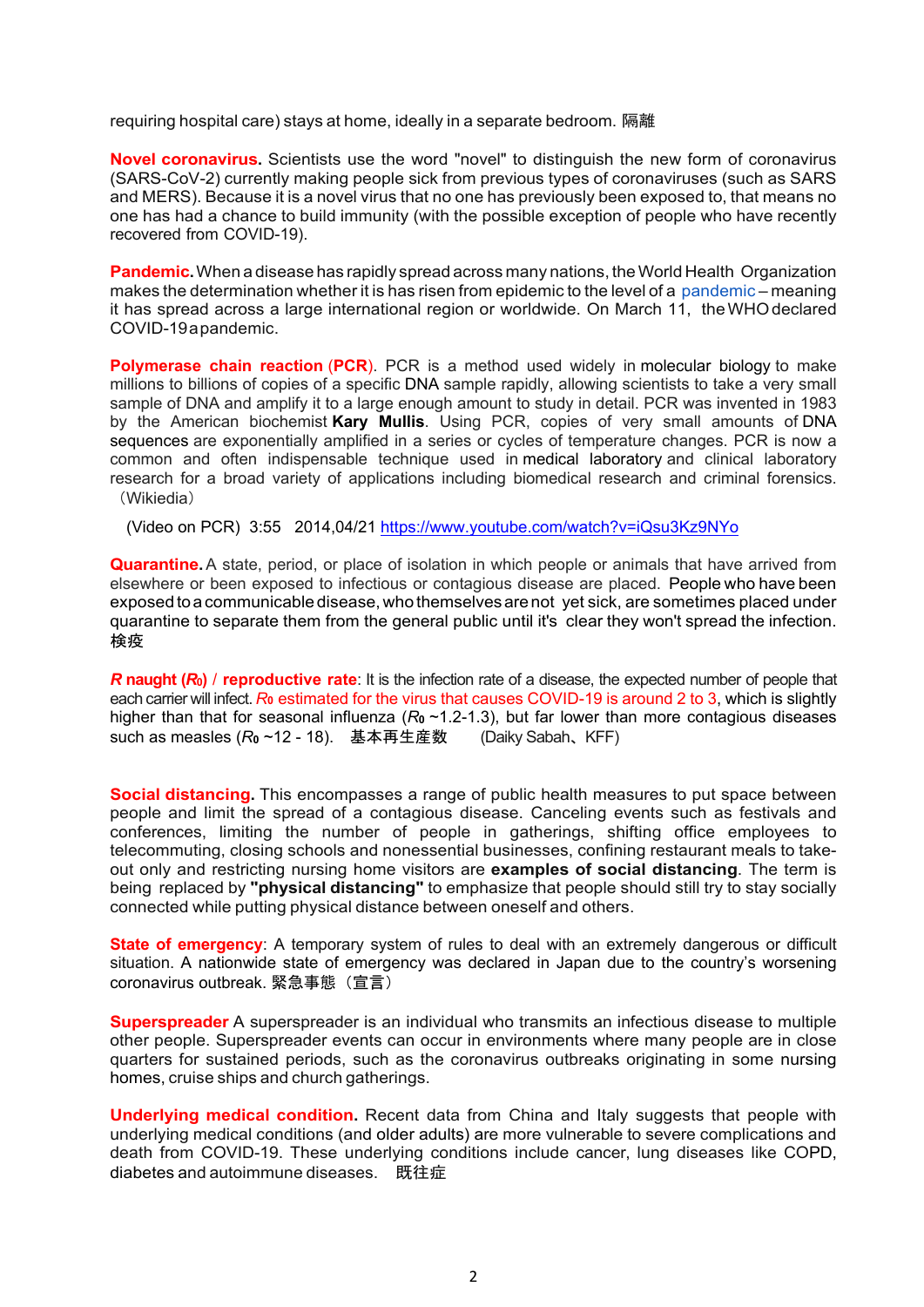**Vaccine**. Vaccines work by training and preparing the body's natural defences – the immune system – to recognize and fight off the viruses and bacteria they target. After vaccination, if the body is later exposed to those disease-causing germs, the body is immediately ready to destroy them, preventing illness. (WHO: World Health Organization) ワクチン Messenger RNA vaccines—also called **mRNA vaccines**—are some of the first COVID-19 vaccines authorized for use. They give instructions for our cells to make a harmless piece of what is called the "spike protein", found on the surface of the virus that causes COVID-19. (CDC: Centers for Disease Control and Prevention, USA)

**Variant.** Viruses constantly change through mutation. A variant has one or more mutations that differentiate it from other variants in circulation. (CDC) 変異株 mutation(突然)変異

**Ventilator.** A ventilator is a machine that supplies oxygen to the lungs of a patient with severe respiratory problems when oxygen levels in the patient's bloodstream drop below a certain point. So that the ventilator can deliver oxygen to the patient, a tube is placed down the patient's throat, or intubation, to open up the patient's airways. Many hospitals in the U.S. face possible ventilator shortages as the number of COVID-19 cases continues to spike. 人工呼吸器

Daily Sabah (Turky)